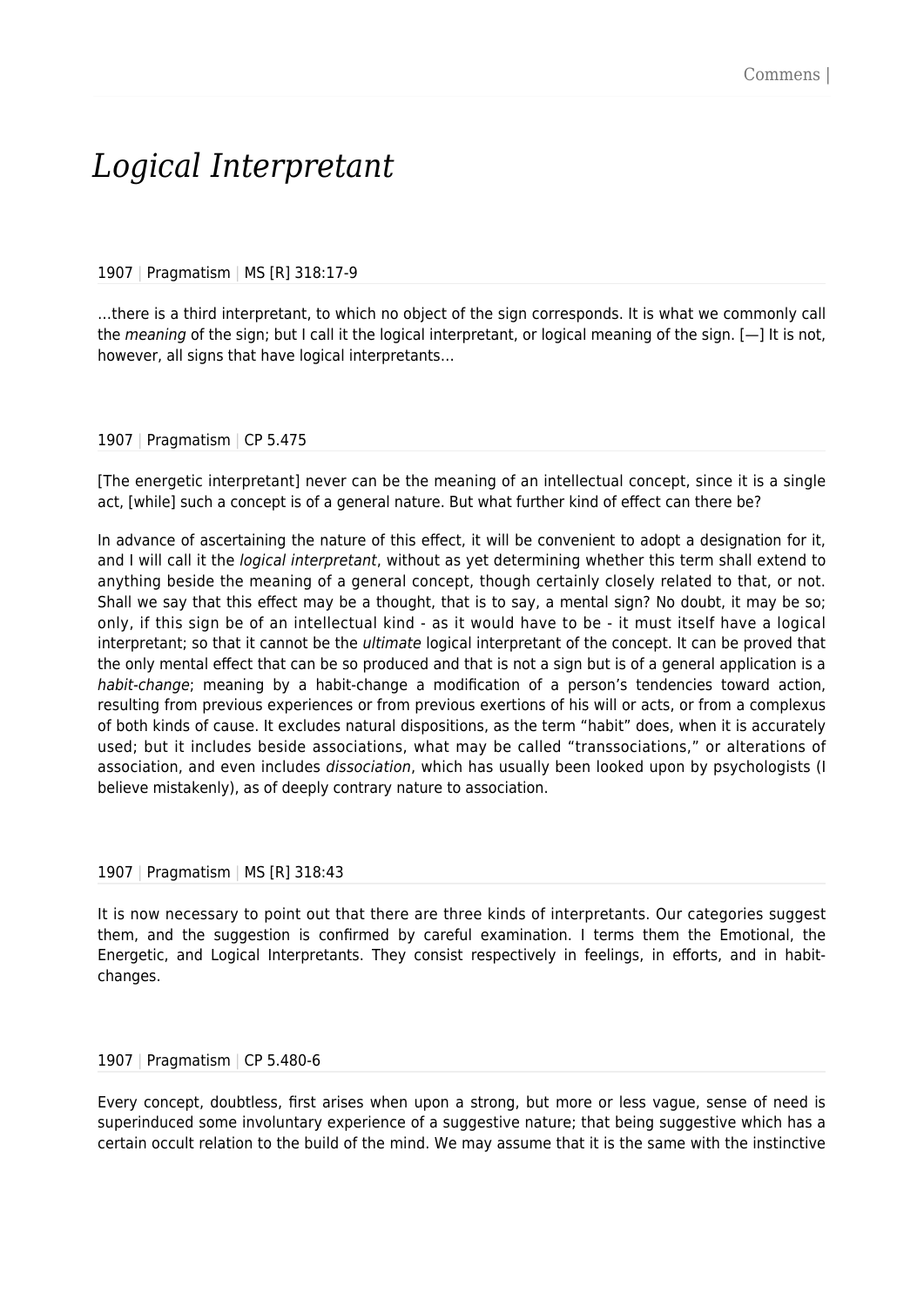ideas of animals; and man's ideas are quite as miraculous as those of the bird, the beaver, and the ant. For a not insignificant percentage of them have turned out to be the keys of great secrets. With beasts, however, conditions are comparatively unchanging, and there is no further progress. With man these first concepts (first in the order of development, but emerging at all stages of mental life) take the form of conjectures, though they are by no means always recognized as such. Every concept, every general proposition of the great edifice of science, first came to us as a conjecture. These ideas are the first logical interpretants of the phenomena that suggest them, and which, as suggesting them, are signs, of which they are the (really conjectural) interpretants. But that they are no more than that is evidently an after-thought, the dash of cold doubt that awakens the sane judgment of the muser. Meantime, do not forget that every conjecture is equivalent to, or is expressive of, such a habit that having a certain desire one might accomplish it if one could perform a certain act. Thus, the primitive man must have been sometimes asked by his son whether the sun that rose in the morning was the same as the one that set the previous evening; and he may have replied, "I do not know, my boy; but I think that if I could put my brand on the evening sun, I should be able to see it on the morning sun again; and I once knew an old man who could look at the sun though he could hardly see anything else; and he told me that he had once seen a peculiarly shaped spot on the sun; and that it was to be recognized quite unmistakably for several days." [Readiness] to act in a certain way under given circumstances and when actuated by a given motive is a habit; and a deliberate, or self-controlled, habit is precisely a belief.

In the next step of thought, those first logical interpretants stimulate us to various voluntary performances in the inner world. We imagine ourselves in various situations and animated by various motives; and we proceed to trace out the alternative lines of conduct which the conjectures would leave open to us. We are, moreover, led, by the same inward activity, to remark different ways in which our conjectures could be slightly modified. The logical interpretant must, therefore, be in a relatively future tense.

To this may be added the consideration that it is not all signs that have logical interpretants, but only intellectual concepts and the like; and these are all either general or intimately connected with generals, as it seems to me. This shows that the species of future tense of the logical interpretant is that of the conditional mood, the "would-be."

At the time I was originally puzzling over the enigma of the nature of the logical interpretant, and had reached about the stage where the discussion now is, being in a quandary, it occurred to me that if I only could find a moderate number of concepts which should be at once highly abstract and abstruse, and yet the whole nature of whose meanings should be quite unquestionable, a study of them would go far toward showing me how and why the logical interpretant should in all cases be a conditional future. I had no sooner framed a definite wish for such concepts, than I perceived that in mathematics they are as plenty as blackberries. I at once began running through the explications of them, which I found all took the following form: Proceed according to such and such a general rule. Then, if such and such a concept is applicable to such and such an object, the operation will have such and such a general result; and conversely. Thus, to take an extremely simple case, if two geometrical figures of dimensionality N should be equal in all their parts, an easy rule of construction would determine, in a space of dimensionality N containing both figures, an axis of rotation, such that a rigid body that should fill not only that space but also a space of dimensionality  $N + 1$ , containing the former space, turning about that axis, and carrying one of the figures along with it while the other figure remained at rest, the rotation would bring the movable figure back into its original space of dimensionality, N, and when that event occurred, the movable figure would be in exact coincidence with the unmoved one, in all its parts; while if the two figures were not so equal, this would never happen.